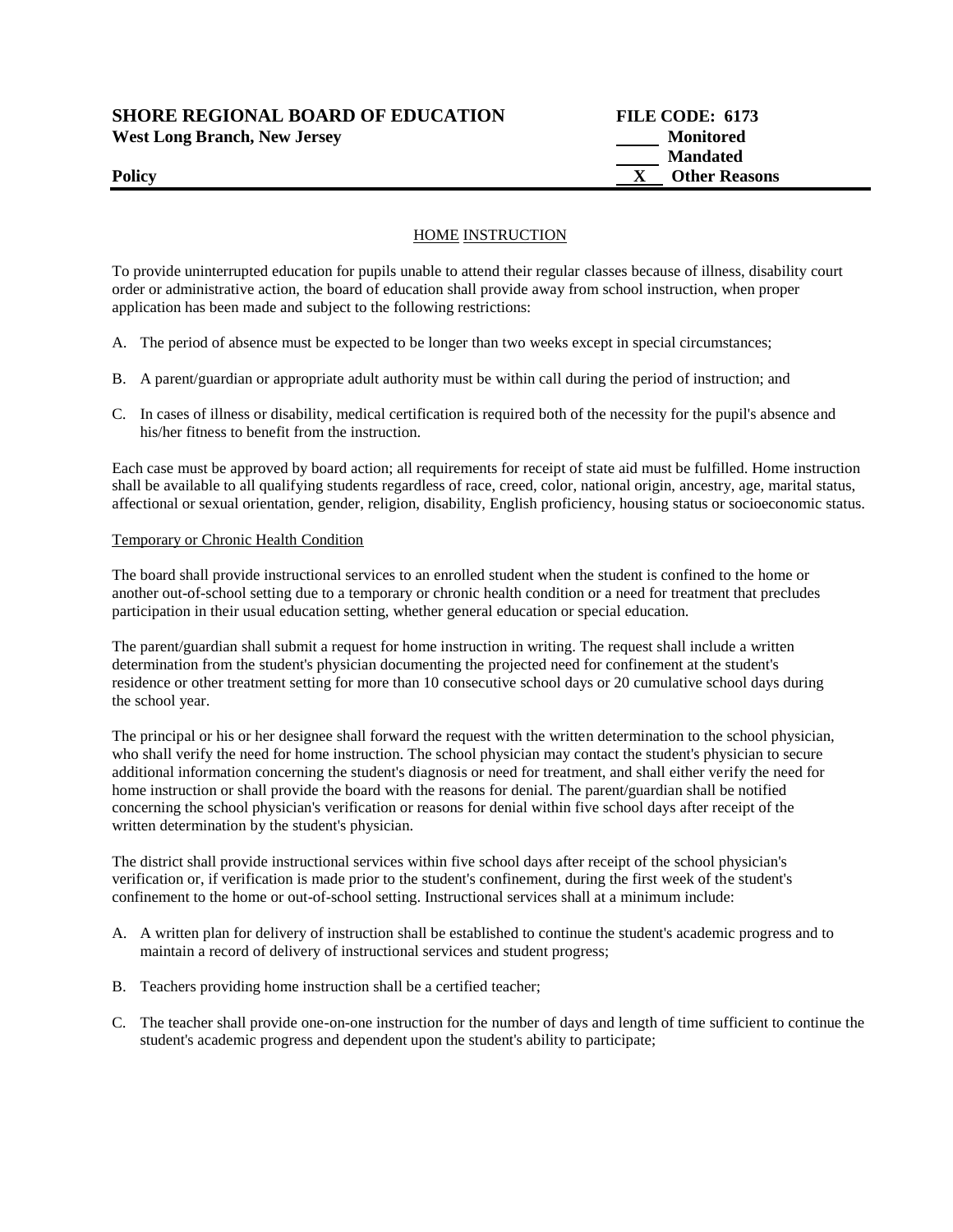#### HOME INSTRUCTION (continued)

- D. For a student with disabilities, the home instruction shall be consistent with the student's individualized education plan (IEP) to the extent appropriate and shall meet the New Jersey Student Learning Standards. When the provision of home instruction will exceed 30 consecutive school days in a school year, the IEP team shall convene a meeting to review and, if appropriate, revise the student's IEP;
- E. For a student without disability, the home instruction shall meet the New Jersey Student Learning Standards, and the requirements of the board for promotion to the next grade level. When the provision of home instruction will exceed 60 calendar days, the school physician shall refer the student to the child study team for evaluation;
- F. The district shall be responsible for the costs of providing instruction in the home or out-of-school setting either directly, through online services, including any needed equipment, or through contract with another district board of education, educational services commission, jointure commission, or approved clinic or agency. Students who are eligible to receive home instruction as needed at the district's expense are as follows:
	- 1. A student who resides within the area served by the board and is enrolled in a public school program; or
	- 2. A student who is enrolled in a nonpublic school that is located within the area served by board.

#### Reasons Other Than a Temporary or Chronic Health Condition

- A. The district shall provide home or out-of-school instruction for a general education student for reasons other than a temporary or chronic health condition no later than five school days after the student has left the general education program when:
	- 1. The student is mandated by State law and rule for placement in an alternative education program for firearms offenses and/or assault with weapons offenses but placement is not immediately available;
	- 2. The student is placed on short-term or long-term suspension;
	- 3. A court order requires that the student receive instructional services in the home or other out-of-school setting.

The district shall be responsible for the costs of providing instruction in the home or out-of-school setting either directly, or through online services, including any needed equipment, or through contract with another board of education, educational services commission, jointure commission, or approved clinic or agency for resident students.

- B. The home or out-of-school instructional services for reasons other than a temporary or chronic health condition shall meet the minimum standards that are specified in  $N.J.A.C. 6A:16-10.2(d)$  including but not limited to:
	- 1. The district shall establish a written plan for delivery of instruction and maintain a record of instructional services and student progress;
	- 2. The teacher providing instruction shall be a certified teacher;
	- 3. The teacher shall provide one-on-one instruction for no fewer than 10 hours per week on three separate days of the week and no fewer than 10 hours per week of additional guided-learning experiences that may include the use of technology to provide audio and visual connections to the student's classroom;
	- 4. The instruction shall meet New Jersey Student Learning Standards and the board's requirements for promotion and graduation;
	- 5. If instruction is delivered in the student's home, a parent or other adult 21 years of age or older who has been designated by the parent shall be present during all periods of home instruction.

Any student receiving home instruction is not considered absent.

| Adopted:             | July 26, 2012              |
|----------------------|----------------------------|
| NJSBA Review/Update: | Feb 12, 2015               |
| Readopted:           | Mar 26, 2015, May 25, 2017 |